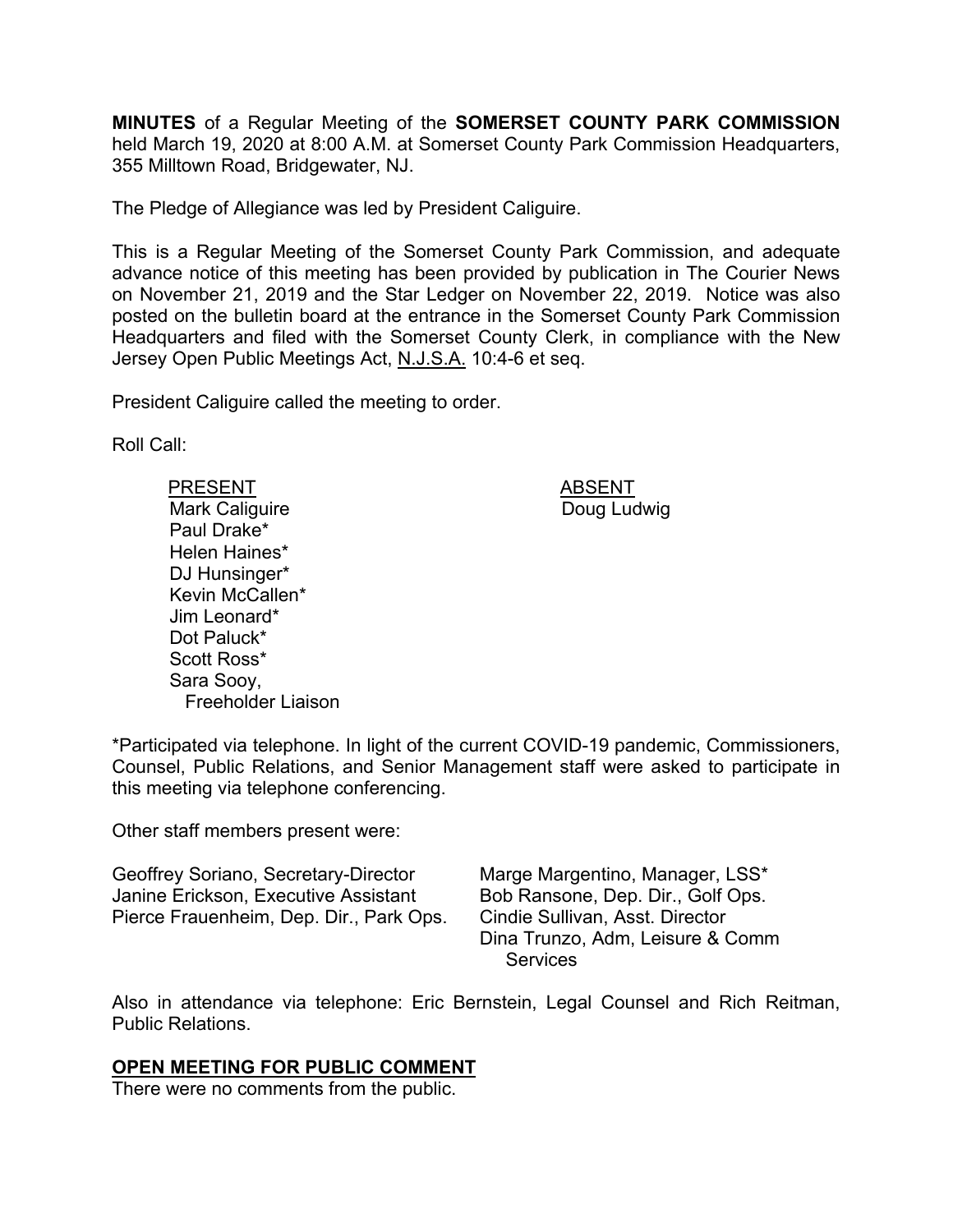# **APPROVAL OF THE MINUTES**

President Caliguire called for the approval of the minutes of the Regular meeting held on February 20, 2020. Moved by Commissioner Hunsinger; seconded by Commissioner Haines. YEAS: Commissioners Drake, Haines, Hunsinger, Leonard, McCallen, Paluck, Ross, and President Caliguire. NAYES: None. ABSENT: Commissioner Ludwig.

# **APPROVAL OF BILLS FOR PAYMENT**

The following resolutions were moved by Commissioner Paluck; seconded by Commissioner McCallen. YEAS: Commissioners Drake, Haines, Hunsinger, Leonard, McCallen, Paluck, Ross, and President Caliguire. NAYES: None. ABSENT: Commissioner Ludwig.

### **Resolution R20-070 – Emergency Temporary Appropriations**

Resolution adopts a transfer of emergency temporary appropriations for 2020.

### **Resolution R20-071** *–* **Transfer of Capital Funds and Open Space Appropriations**

Resolution adopts a transfer of capital and open space appropriations for various paving projects.

### **Resolution R20-072 – Payment of Claims**

Resolution authorizes payment of claims in the amount of \$1,961,355.96 comprised of Claims in the amount of \$1,060,102.61, Other Expenses in the amount of \$165,170.68, and Salaries and Wages in the amount of \$736,082.67 for the period of February 19, 2020 through March 17, 2020.

# **Resolution R20-073 – Refund of Recreation Fees**

Resolution refunds recreation fees.

# **Resolution R20-074 – Payment of Confirming Orders**

Resolution authorizes the payment of confirming orders totaling \$4,188.27.

#### **Resolution R20-075 – Certification of Funds for Previously Awarded Contracts (Leisure Services)**

Resolution authorizes additional funds for previously awarded contracts.

#### **Resolution R20-076 – Certification of Funds for Previously Awarded Contracts (Golf)**

Resolution authorizes additional funds for previously awarded contracts.

### **Resolution R20-077 – Certification of Funds for Previously Awarded Contracts (Administration)**

Resolution authorizes additional funds for previously awarded contracts.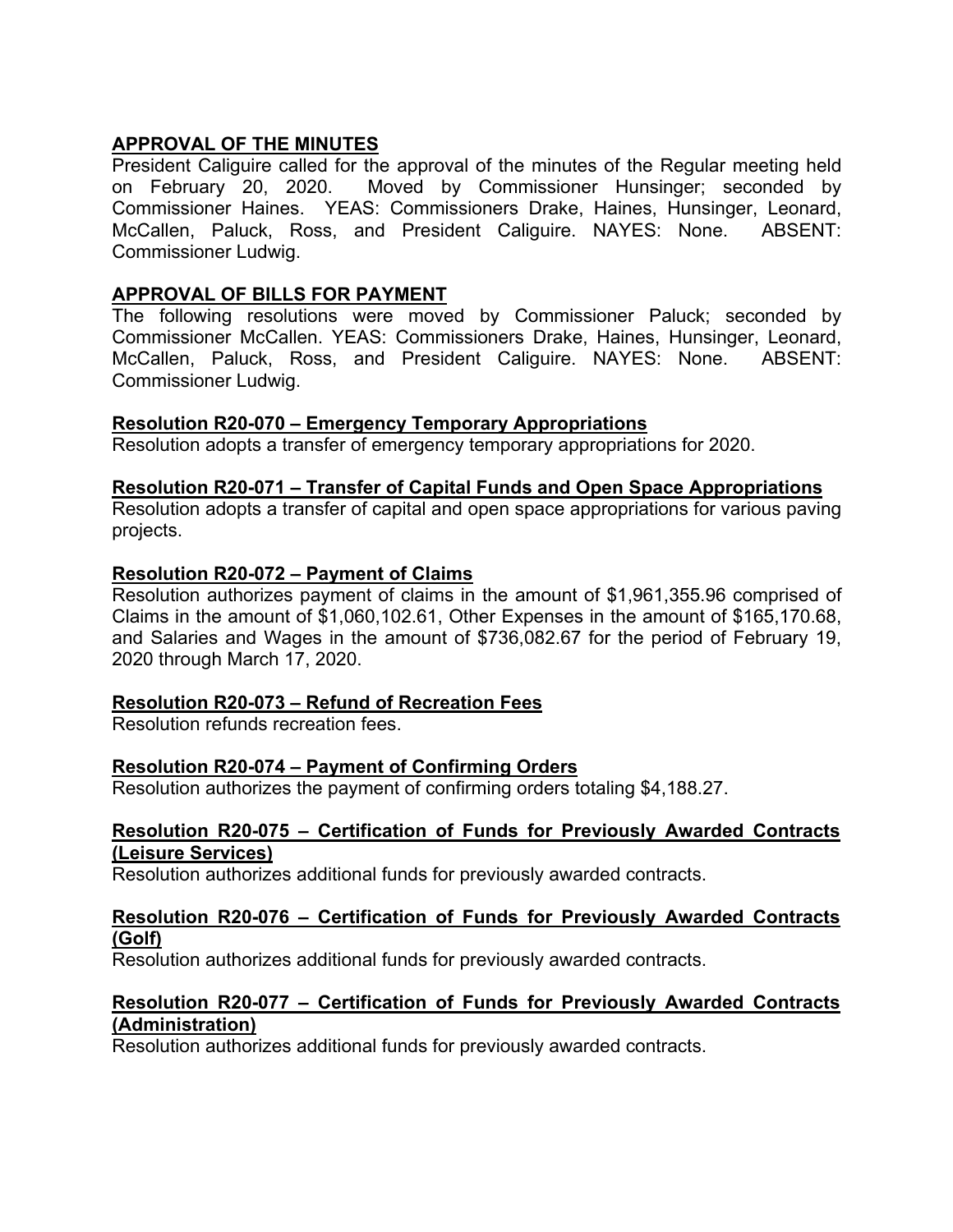### **Resolution R20-078 – Authorizing Additional Funding for Previously Awarded Contracts (Park Operations)**

Resolution authorizes additional funds for previously awarded contracts.

### **Resolution R20-079– Authorizing Additional Funding for Previously Awarded Contracts (Pending)**

Resolution authorizes additional funds for previously awarded contracts.

### **Resolution R20-080 – Amending and Cancelling Certification of Funds for Previously Awarded Contracts**

Resolution cancels and amends certification of funds for previously awarded contracts.

# **DIRECTOR'S REPORT**

Director Soriano submitted a report for the month of February 2020.

Director Soriano gave an update regarding what the Park Commission is doing in response to CDC recommendations regarding the COVID-19 pandemic. Geoff stated that all general use parks and trails are open to the public with the exception of playgrounds, leash-free dog parks, bathrooms being closed. All Park Commission buildings are closed to public access in alignment with County policy. Administrative leave is being offered to Park Commission employees as per currently issued County guidelines. Golf courses, with the exception of Warrenbrook Golf Course, will remain open with various measures implemented to safeguard both staff and patrons. President Caliguire cautioned the closing of the parks and trails as people will need to get out and the Park Commission should continue to evaluate situations as they develop.

# **COMMISSION CORRESPONDENCE**

- 1. Letter sent to Neshanic Valley Golf Course from Audubon International notifying them of their  $10<sup>th</sup>$  year as a Certified Audubon Cooperative Sanctuary for Golf.
- 2. Email sent to Cindie Sullivan, Assistant Director; from Rose Kopf, Green Brook Historical Society; requesting the addition of a wayside display at Washington Rock State Park.
- 3. Email sent to Geoff Soriano, Secretary-Director; from Neshanic resident, Mike Merchant; requesting consideration of the creation of a mowed trail at the South Branch Reserve and Baron Farm adjacent to Neshanic Valley Golf Course.
- 4. Email received by Rich Reitman, Public Relations; from Bridgewater resident, Sanford Brown; requesting that athletic and outdoor facilities not be closed in light of precautions taken for COVID-19.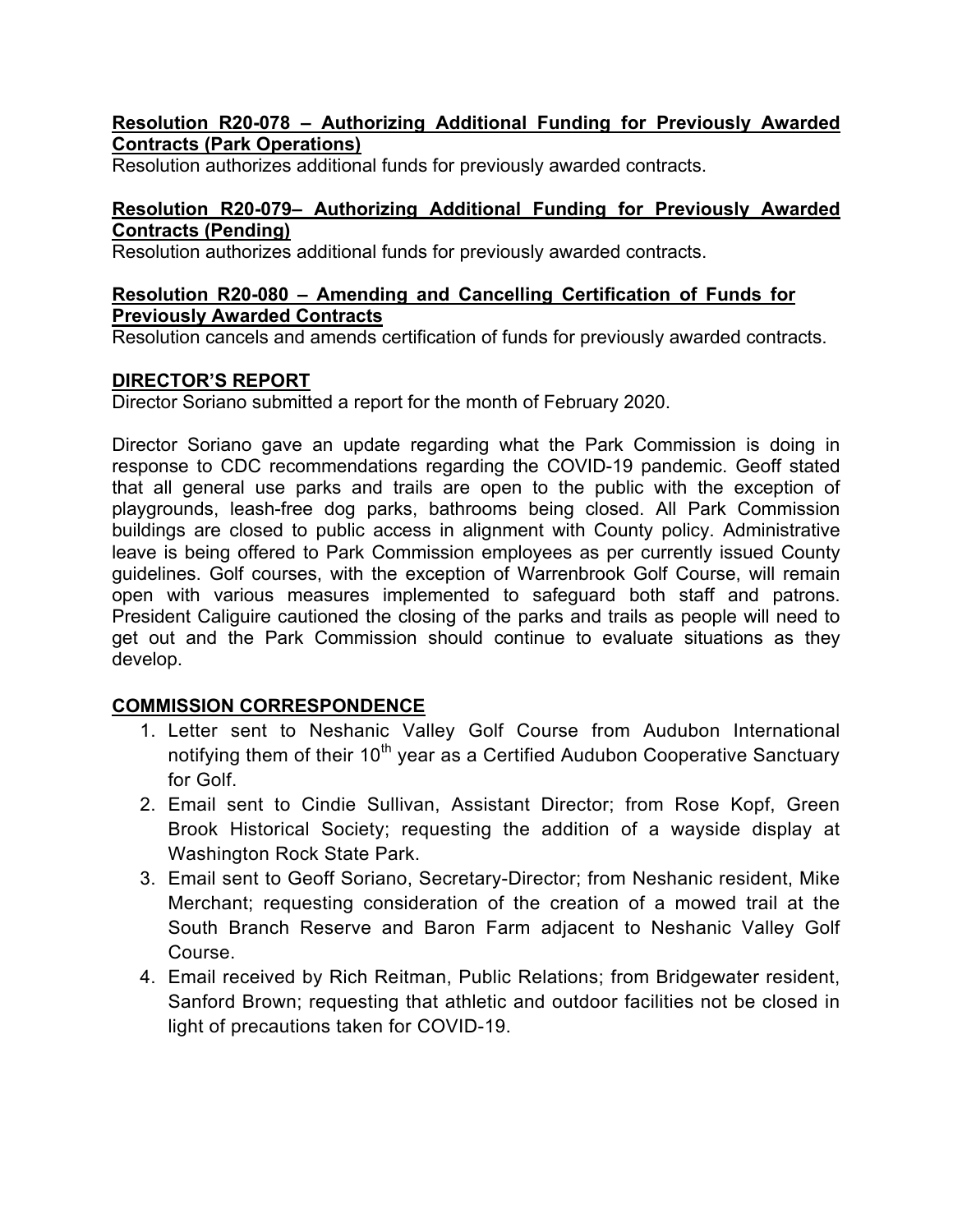5. Geoff responded via telephone to an email directed to the Freeholder's office from Bedminster resident, Mike Rubino who was requesting that the golf courses be closed in light of the COVID-19 pandemic in an effort to protect the older population of golf patrons.

### **CONSENT AGENDA**

### **RESOLUTIONS**

The following resolutions were moved by Commissioner Leonard; seconded by Commissioner Haines. YEAS: Commissioners Drake, Haines, Hunsinger, Leonard, McCallen, Paluck, Ross, and President Caliguire. NAYES: None. ABSENT: Commissioner Ludwig.

#### **Resolution R20-081 – Authorizing Sale of Surplus**

Resolution authorizes sale of surplus inventory.

# **Resolution R20-082 – Authorizing use of State Contract for the Purchase of Elevator Maintenance, Repair, Testing, and Inspection Services**

Resolution authorizes purchases and services from Schindler Elevator.

#### **Resolution R20-083 – Awarding Second Year of a Two-Year Contract for Seasonal Operation of the Warrenbrook Pool**

Resolution awards contract to S&R Pools with costs not to exceed \$13,000.00.

### **Resolution R20-084 – Awarding a Contract for the Purchase of Perennial Garden Plant Materials**

Resolution awards contract to Plant Detectives, SiteOne Landscape Supply, Belle Mead Co-op, Four Seasons Nursery & Landscaping Co., and Northern Nurseries, Inc. with costs not to exceed \$35,251.15.

#### **Resolution R20-085 – Awarding the First Year of a Three-Year Contract to Furnish and Deliver Plumbing and Electrical Services**

Resolution awards plumbing services contact to Magic Touch Construction Co, Inc. (primary) and Robert Griggs Plumbing and Heating, LLC (secondary). Resolution awards electrical services contract to A&S Service Co., Inc. (primary) and Oxford Electrical Contractors, Inc. (secondary).

### **Resolution R20-086 – Awarding First Year of a Two-Year Contract for Furnishing and Delivery of Irrigation Repair Parts**

Resolution awards contract to Aquarius Irrigation Supply, Inc., Storr Tractor Company, and SiteOne Landscape Supply with cost not to exceed \$12,000.00.

### **Resolution R20-087 – Awarding First Year of a Two-Year Contract for Golf Course Accessories**

Resolution awards contract to Hornungs Golf Products, Inc. SiteOne landscape Supply, and Grass Roots, Inc.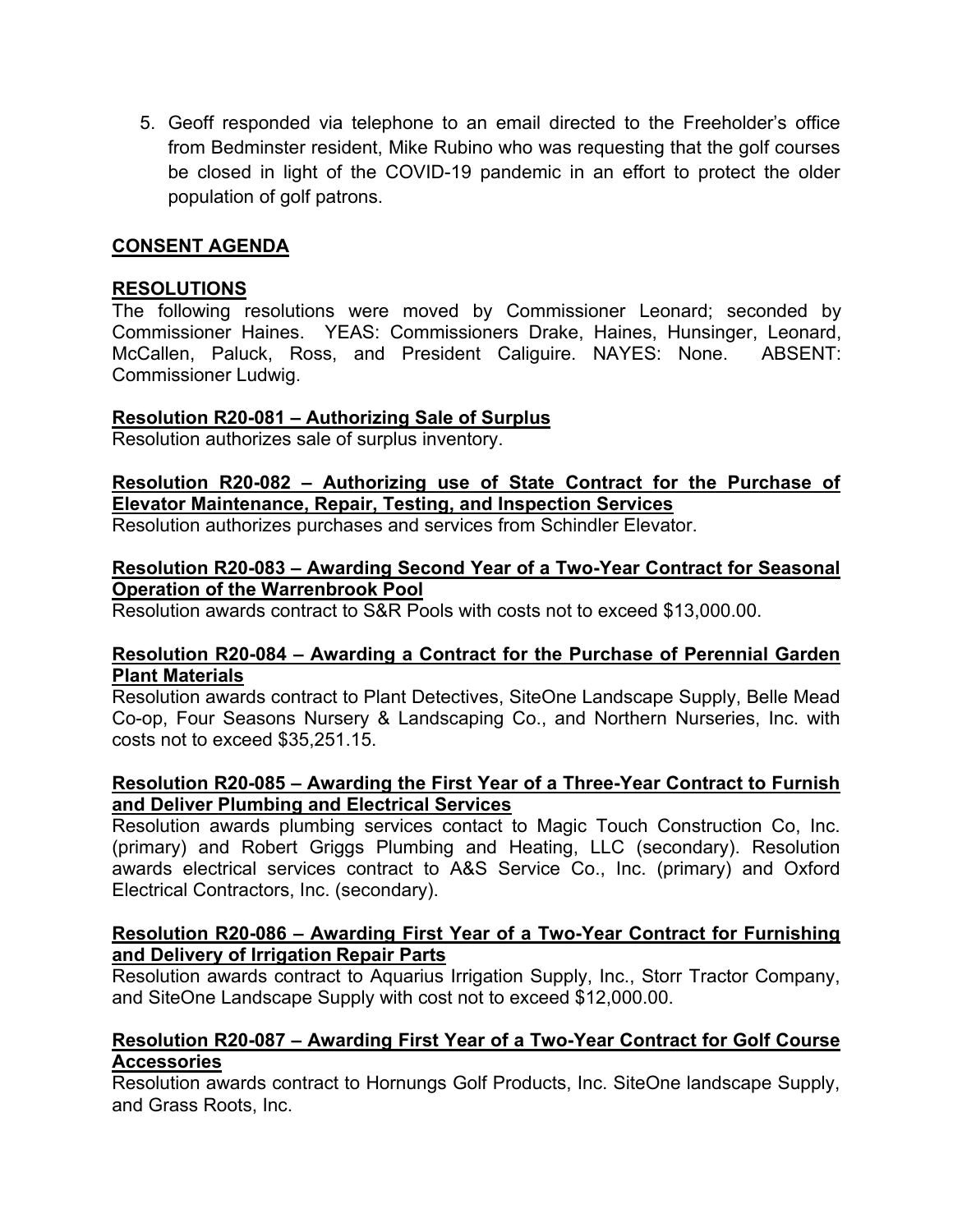# **Resolution R20-088 – Authorizing use of County Contract for the Purchase of Flags, Grave Markers and Flagpole Repairs**

Resolution authorizes purchases from Conserv Flag Company, Gates Flag and Banner, the Collins Group, and Office Penny, LLC with costs not to exceed \$813.36.

### **Resolution R20-089 – Awarding Contract for the Purchase of Manitou All-Terrain Fork Lift or Equivalent**

This resolution was removed from the Consent Agenda and will be addressed at a subsequent Board meeting.

### **Resolution R20-090 – Authorizing use of Morris County Cooperative Pricing Council for the Purchase of Cab/Chassis with Dump Bodies**

Resolution authorizes purchase of 2020 F550 Heavy Duty Chassis and Dump Truck from Route 23 Automall with cost not to exceed \$80,697.00.

### **Resolution R20-091 – Rejecting the Bid to Print and Distribute Seasonal Park Guides from Newspapers**

Resolution rejects bids as specifications need to be revised. The project will be re-bid.

### **Resolution R20-092 – Authorizing use of County Contract for Purchase of Traffic Control Signs, Supports, Hardware & Safety Devices**

Resolution authorizes purchases from Lightle Enterprises of Ohio, LLC and Garden State Highway Products, Inc. with costs not to exceed \$2,072.00.

# **COMMITTEE REPORTS**

# **CFO's Report**

Commissioner Ross, Chair of the Committee, submitted a report for the month of February 2020.

Director Soriano stated that the budget is currently waylaid but the Park Commission will need to address a budget deficit when meetings resume.

# **HUMAN RESOURCES**

Commissioner Leonard, Chair of the Committee, submitted a report for the month of February 2020.

# **LEISURE SERVICES**

Commissioner Hunsinger, Chair of the Committee, submitted a report for the month of February 2020.

# **GOLF MANAGEMENT**

Commissioner Paluck, Chair of the Committee, submitted a report for the month of February 2020.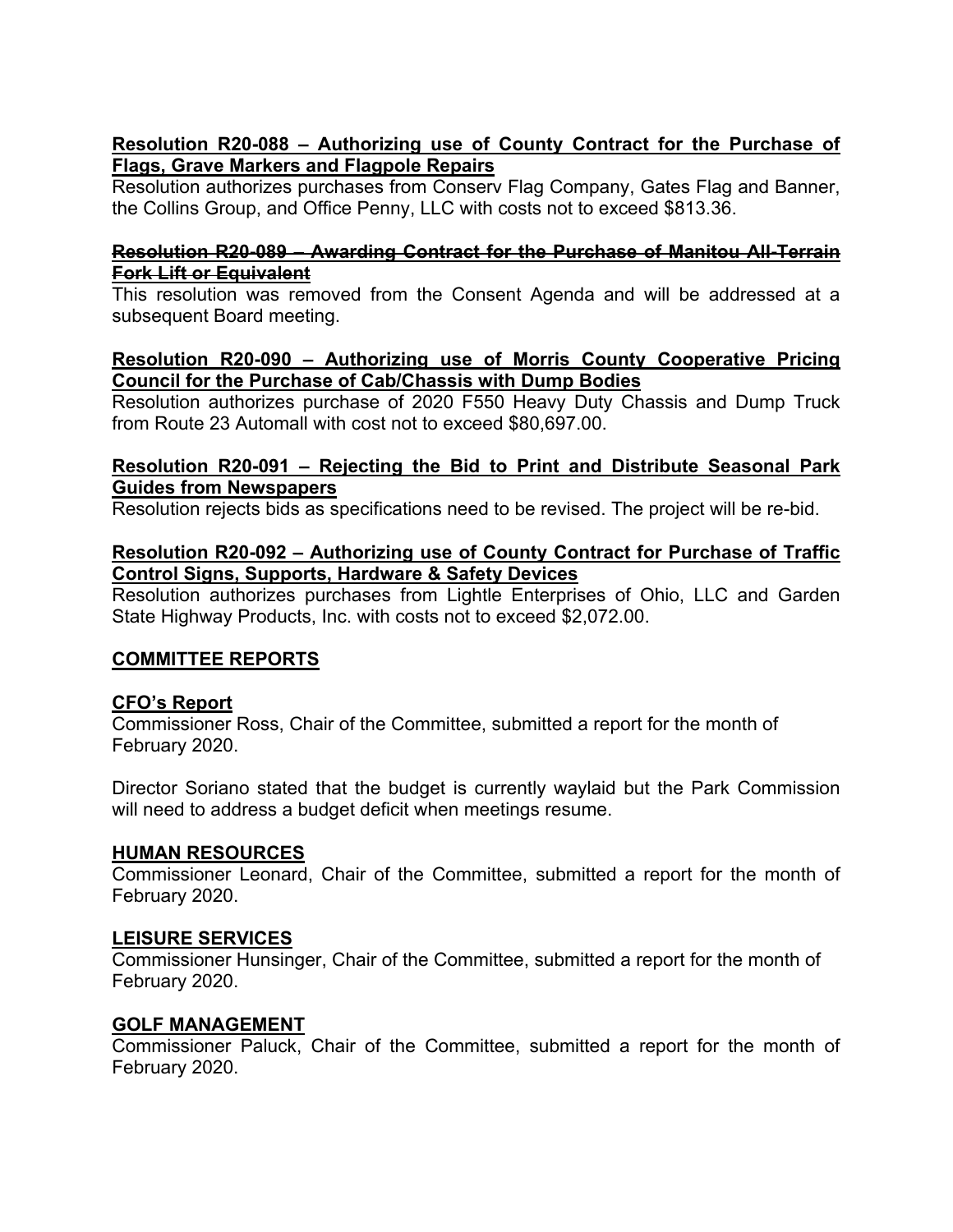Bob Ransone, Deputy Director Golf Management, stated that he has been in touch with NJGA daily and with surrounding Counties with regard to the status of their golf courses. Measures that have been implemented at Park Commission golf courses have been in line with measures put in place at surrounding courses. Additionally, Bob reported that while some counties have closed their courses, others still remain open. Bob reported that the Academy course at the Learning Center will be walking only. Golf carts remain an option at all other courses.

### **INFORMATION MANAGEMENT**

Commissioner McCallen, Chair of the Committee, submitted a report for the month of February 2020.

### **VISITOR SERVICES**

Commissioner Ross, Chair of the Committee, submitted a report for the month of February 2020.

### **PROPERTY MANAGEMENT**

There was no report for Property Management.

### **PLANNING AND LAND ACQUISITION**

Tom Boccino, Parks Section Principal Planner, Land Acquisition, submitted a report for February 2020.

### **CAPITAL FACILIITES – CONSTRUCTION and ENGINEERING**

Adam Bloom, County Park Engineer, submitted a report for February 2020.

### **PARK MAINTENANCE & HORTICULTURE**

Commissioner Hunsinger, Chair of the Committee, submitted a report for February 2020.

#### **AUDIT COMMITTEE**

There was no report for the Audit Committee

#### **FREEHOLDERS REPORT**

Freeholder Sooy asked for the Commission to look at means to address revenue losses at Lord Stirling Stable. Director Soriano stated that he is compiling an ad hoc committee to review recommendations to keep the facility running with revenue loss minimized.

### **OLD BUSINESS**

There was no old business.

#### **NEW BUSINESS**

Director Soriano stated that the current alternating meeting times make it difficult for Freeholder Sooy to attend the monthly Park Commission meetings. Director Soriano questioned the possibility of conducting the meetings at a different time that would be amenable to the Commissioners while enabling Freeholder Sooy to participate.